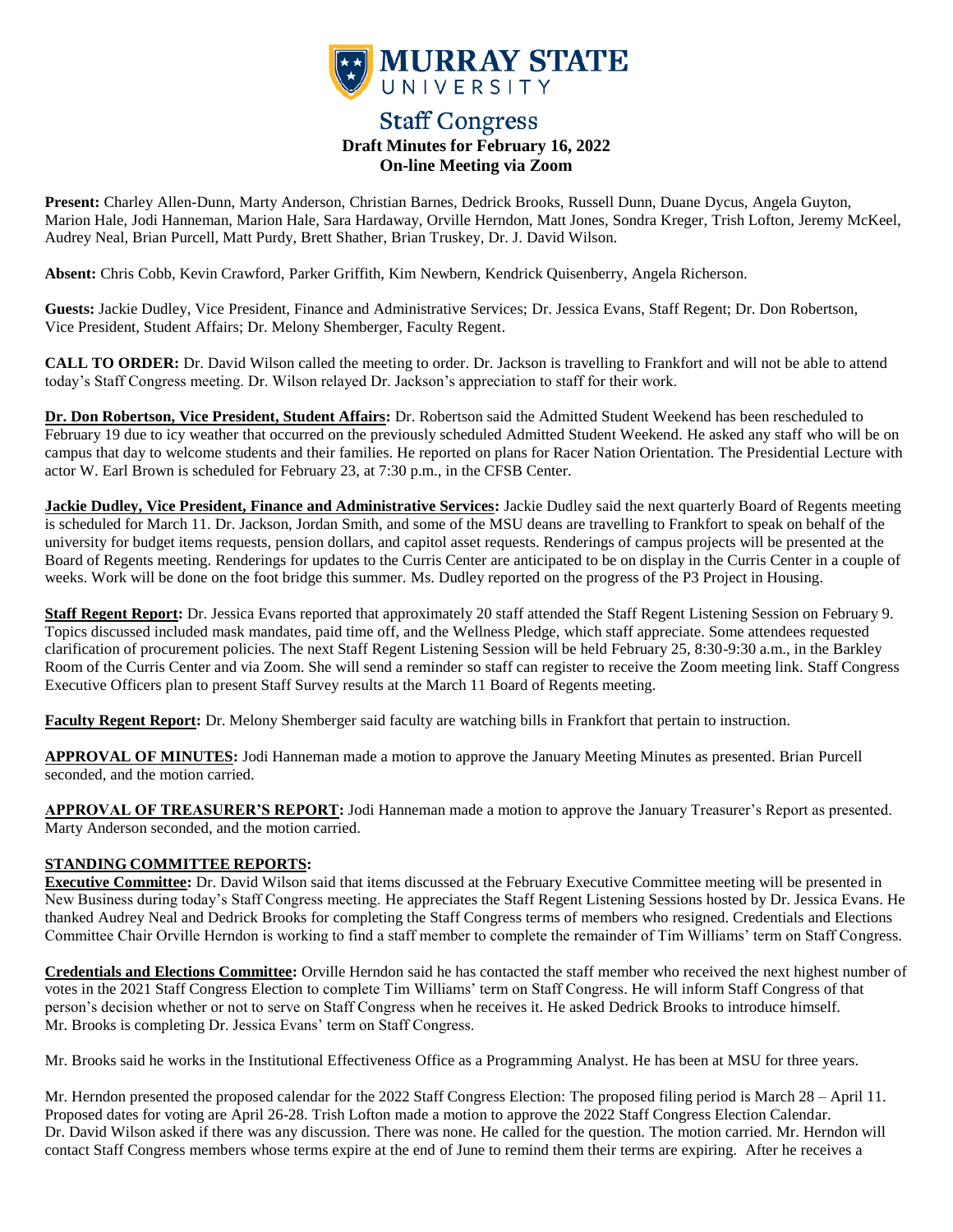response from the staff member who has been contacted about completing Tim Williams term, he will update the Staff Congress membership roster.

**Staff Recognition Committee:** Jeremy McKeel reported that the committee is working with the Staff Congress Executive Officers to take pictures and prepare information about the Staff Excellence Award recipients.

## **Staff Special Events Committee:** No report.

**Communications Committee:** Christian Barnes said he will send a Doodle Poll to Communications Committee members to schedule a meeting date for the committee. Staff may contact him with questions.

**Working Conditions Committee:** Brian Truskey reported that the Working Conditions Committee is discussing via email the items from the Staff Survey.

**Staff Survey Committee:** Brett Shather said the Staff Survey is waiting to hear back from the Executive Committee.

**Textbook Scholarship Committee:** Dr. Wilson asked Textbook Scholarship Committee members interested in chairing the committee to contact him.

**Personnel Policies and Benefits Committee:** Orville Herndon said he will call a meeting of the Personnel Policies and Benefits Committee to ask for a volunteer to chair the committee.

## **UNIVERSITY-WIDE COMMITTEES:**

**Faculty and Staff Insurance and Benefits Committee:** Orville Herndon reported that the Faculty and Staff Insurance and Benefits Committee will meet next February 21, at 8:30 a.m., to discuss several issues including tuition waivers, bereavement leave, and flexible work.

**Intercollegiate Athletic Council:** No report.

**Naming Campus Facilities Committee:** Dr. Wilson said Staff Congress members can contact him if they are interested in serving the remainder of Tim Williams' term on the Naming Campus Facilities Committee.

**Judicial Board:** No report.

**Sick Leave Appeals Committee:** No report.

**International Studies Advisory Committee:** Dr. Wilson asked that persons interested in serving on the International Studies Advisory Committee contact him.

**Budget Advisory Committee:** Brian Purcell presented information discussed at the Budget Advisory Committee meeting on January 24. The governor's proposed budget includes increased funding for higher education. He said the university will no longer be losing money for performance funding.

**Shared Governance Committee:** No report.

**Parking Advisory Committee:** No report.

**AD HOC COMMITTEES: Bylaws Revision Committee:** No report.

**Staff Handbook Committee**: No report.

**Diversity Committee:** No report.

## **UNFINISHED BUSINESS:** None.

**NEW BUSINESS:** Trish Lofton said that within the last couple of months, the Executive Committee has met and reviewed comments on the Staff Survey. As a result, the committee has drafted the following three resolutions that were emailed to Staff Congress members prior to today's Staff Congress meeting. Ms. Lofton gave an overview of each resolution as it was introduced.